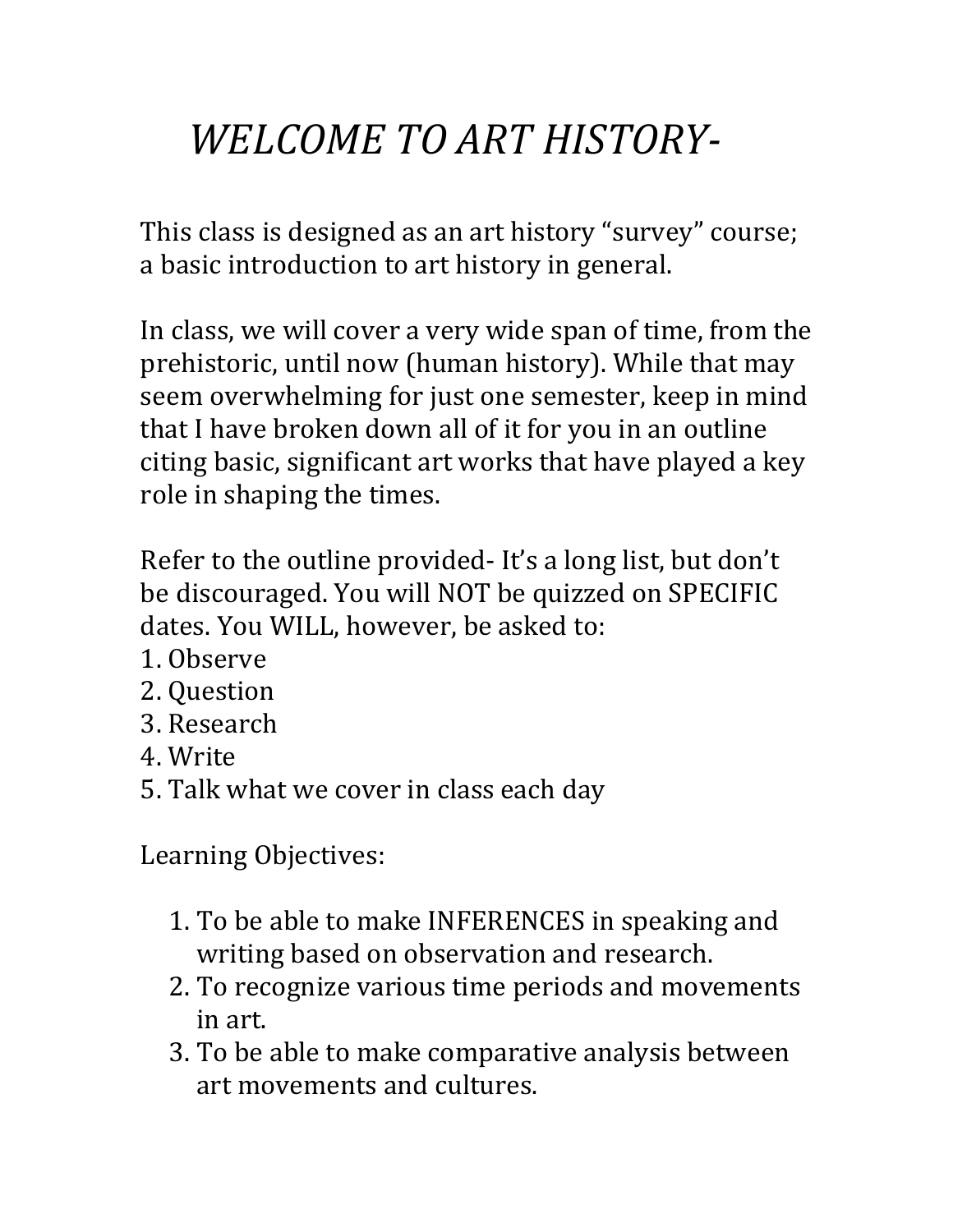Attendance Policy:

My attendance policy is in accordance with the school. You will ALWAYS be welcome here, late without a pass or not. Lateness and absence, however, can lead to missing a large amount of work, since we only meet twice a week. You can always make up work during Friday  $1<sup>st</sup>$  period if needed, your lunch period (when I am available) and even during my class, if applicable. A poor grade due to lateness/absence can be improved through extra work done during these times.

Classroom Expectations:

- 1. Be on time. 2. Respect your fellow peers and staff
- 3. Be ready to work. 4. Clean up after yourself.

## Class Requirements:

There will be written homework assigned after most sessions. There will also be two main essays assigned over the course of the semester (to be announced).

On certain days we will also create actual art works responding to the subject matter we study. These will be done during class time.